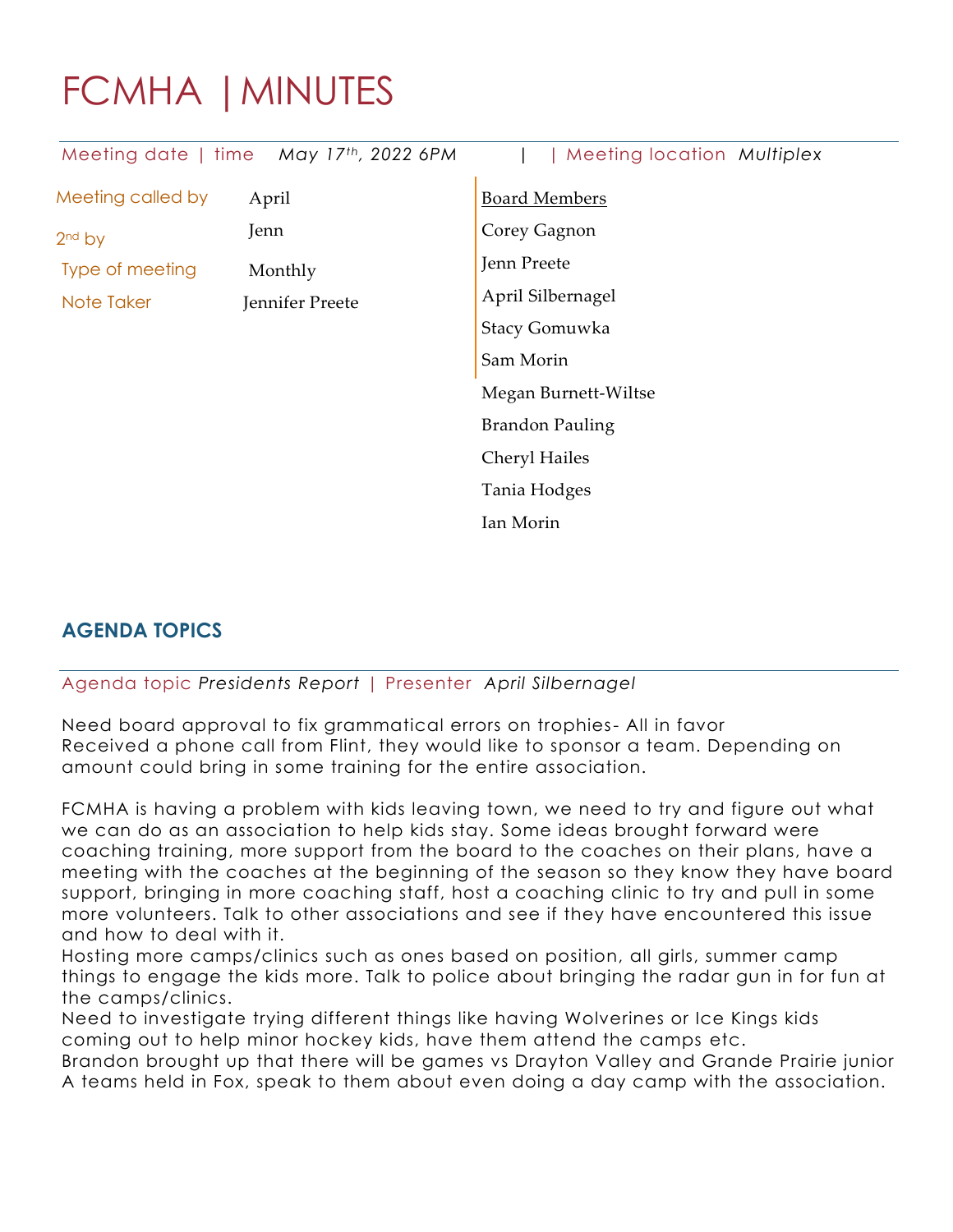| <b>Action items</b>                                                                                                     | <b>Person Responsible</b>   | <b>Deadline</b> |
|-------------------------------------------------------------------------------------------------------------------------|-----------------------------|-----------------|
| Follow up with Flint                                                                                                    | Jennifer                    | <b>ASAP</b>     |
| Agenda topic Ref in Chief   Presenter Megan Burnett-Wiltse                                                              |                             |                 |
| Refereeing Clinic to be held October 22, 2022                                                                           |                             |                 |
| <b>Action items</b>                                                                                                     | Person responsible Deadline |                 |
| No action required                                                                                                      |                             |                 |
|                                                                                                                         |                             |                 |
| Agenda topic Registrar<br>Presenter Samantha Morin                                                                      |                             |                 |
| June 15 <sup>th</sup> -June 30th. Early bird \$50 less than normal                                                      |                             |                 |
| July 1 <sup>st</sup> -August 31 <sup>st</sup> - Normal Rates                                                            |                             |                 |
| After September 1st-Additional \$50                                                                                     |                             |                 |
| There are many different options to help offset fees for families who cannot afford. KidsSport, Chiefs,<br>Jody & Mike. |                             |                 |
| Do an equipment swap at the end of august                                                                               |                             |                 |
| <b>Action items</b>                                                                                                     | Person responsible          | <b>Deadline</b> |
| Make FB post about families needing help with fees                                                                      |                             | Jenn & Sam ASAP |
|                                                                                                                         |                             |                 |
| Agenda topic Secretary   Presenter Jennifer Preete                                                                      |                             |                 |
| Nothing to report                                                                                                       |                             |                 |
| <b>Action items</b>                                                                                                     | Person responsible Deadline |                 |
|                                                                                                                         |                             |                 |
| No Action required                                                                                                      |                             |                 |
| Agenda topic Treasurer   Presenter Stacy Gomuwka                                                                        |                             |                 |
| General-24,127.76                                                                                                       |                             |                 |
| Casino-5,809.92                                                                                                         |                             |                 |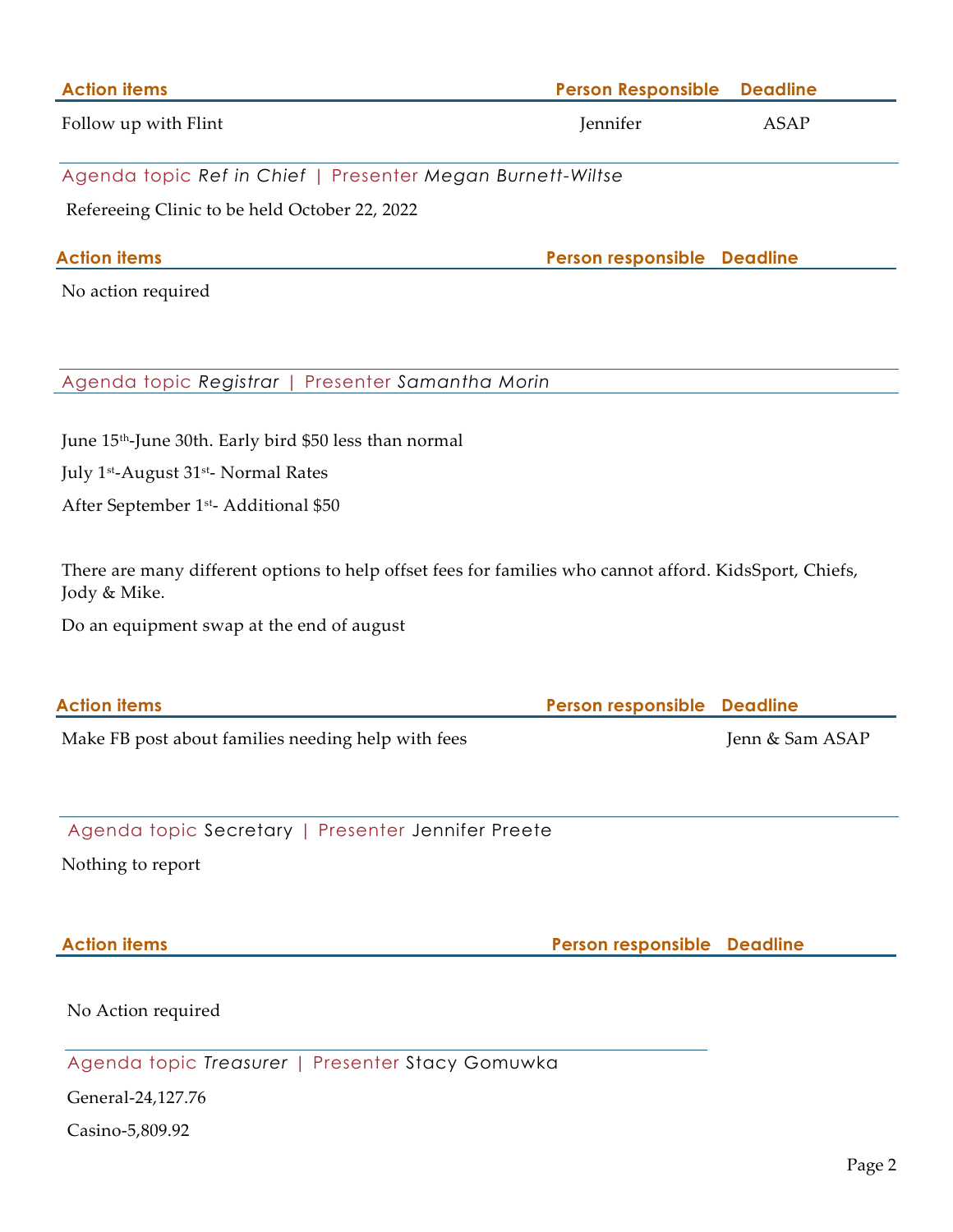Fundraiser-\$61,578.48

Trip of Month- \$17,850.40

Chace has been removed as signing authority and April has been added.

|  |  | Agenda topic League Rep   Presenter |
|--|--|-------------------------------------|
|  |  |                                     |

Nothing to report.

|                     | Person               |  |
|---------------------|----------------------|--|
| <b>Action items</b> | responsible Deadline |  |
|                     |                      |  |

No action required

|  | Agenda topic Code & Conduct   Presenter |  |
|--|-----------------------------------------|--|
|  |                                         |  |

Nothing to Report

| <b>Action items</b> | <b>Person responsible Deadline</b> |  |
|---------------------|------------------------------------|--|
|                     |                                    |  |

No action required

Agenda topic *Fundraising* | Presenter Corey Gagnon

Paperwork for Casino is in process

|                     | Person      |                 |
|---------------------|-------------|-----------------|
| <b>Action items</b> | responsible | <b>Deadline</b> |
|                     |             |                 |